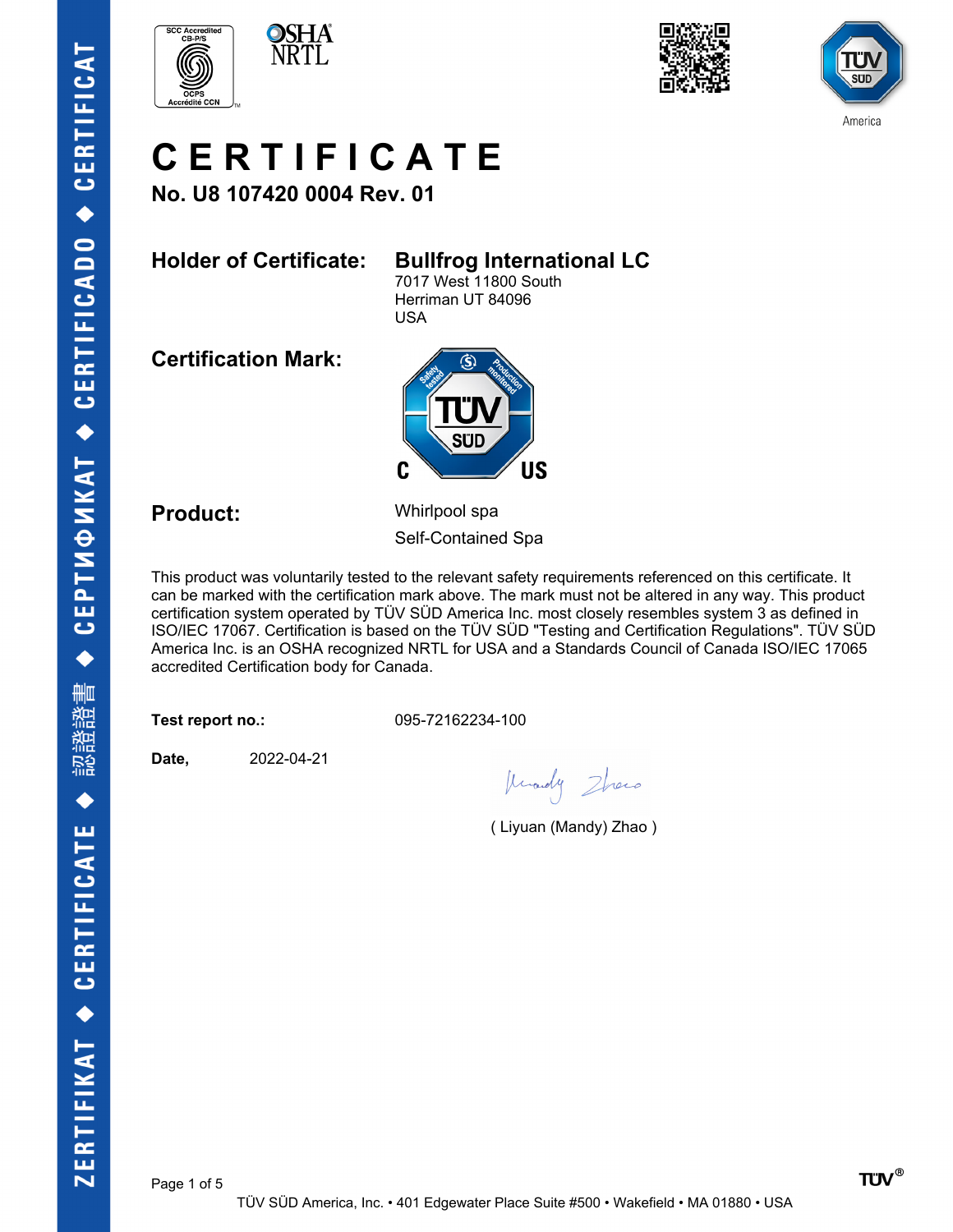





## **C E R T I F I C A T E**

## **No. U8 107420 0004 Rev. 01**

 $Model(s):$ 

| <b>Series A:</b>    | A5L, A6, A6L, A7, A7L, A8, A8L, A8D, A9L      |
|---------------------|-----------------------------------------------|
| <b>Series R:</b>    | R5L, R6, R6L, R7, R7L, R8, R8L                |
| <b>Series STIL:</b> | <b>STIL5, STIL7, S150</b>                     |
| <b>Series X:</b>    | X5L, X6L, X6R, X7, X7L, X8, X8L               |
| Series Z:           | Triton, Poseidon, Venus, Aurora, Vesta, Terra |
| <b>Series M:</b>    | M6, M7, M8, M9                                |

**Brand Name: bullfrog**

**Tested according to:** UL 1563:2009/R:2020-09 CAN/CSA-C22.2 No. 218.1:2013

**Parameters:** 

| Rated Input Voltage:<br>Rated Frequency: | See table on pages 3-5 for model information<br>60 Hz |
|------------------------------------------|-------------------------------------------------------|
| Input Current:                           | See table on pages 3-5 for model information          |
| <b>Protection Class:</b>                 |                                                       |
| Degree of Protection:                    | IPX <sub>5</sub>                                      |
| Ambient Temperature: 25°C                |                                                       |

### **Installation Requirements:**

- 1. This equipment must be installed in accordance with the manufacturer's instructions.
- 2. The Installation of this equipment must be in accordance with the requirements for electrical installations according the relevant authority having jurisdiction.
- 3. The cautions and warnings in the user's manual for this equipment are considered limitations on the scope of use for purposes of this approval.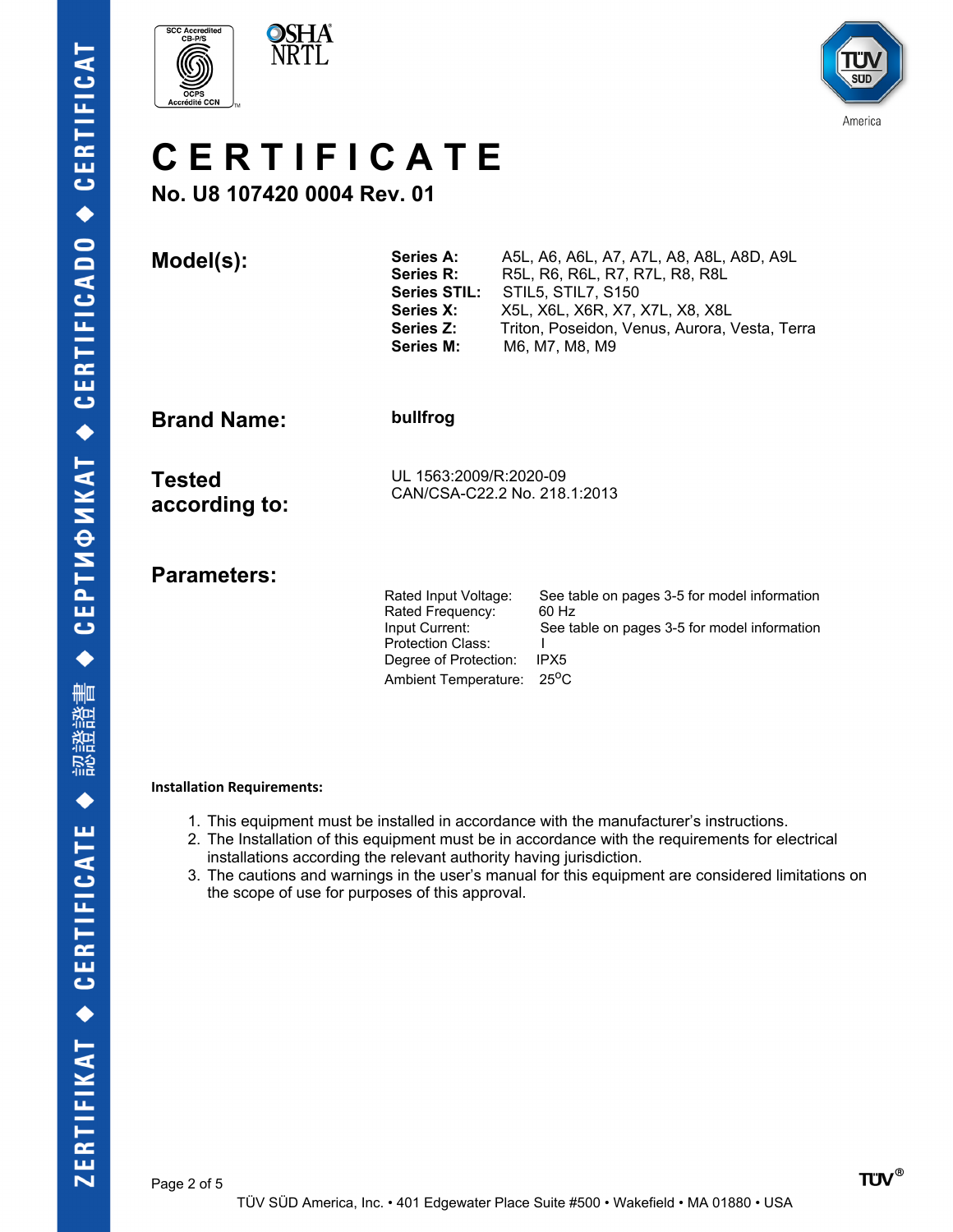



## **C E R T I F I C A T E No. U8 107420 0004 Rev. 01**

#### Model Variant

| Models           | Rating                                                       | Dimension                                                              | Capacity           | Dry Weight            | Weight Filled with<br>Cover | Pump<br>(s)    |
|------------------|--------------------------------------------------------------|------------------------------------------------------------------------|--------------------|-----------------------|-----------------------------|----------------|
| A <sub>5</sub> L | 240 VAC, 60 Hz, 24/40 A<br>Optional:<br>120 VAC, 60 Hz, 12 A | 5'8" x 7'0" x 31"<br>$(1.73 \times 2.08 \times 0.79 \text{ m})$        | 243 gal<br>920 L   | 455 lbs.<br>206 kg    | 3076 lbs.<br>1,395 kg       | 2              |
| A6               | 240 VAC, 60 Hz, 24/40 A                                      | 6'8" x 7'4" x 34"<br>$(2.03 \times 2.24 \times 0.86 \text{ m})$        | 359 gal<br>1,360L  | 575 lbs.<br>261 kg    | 4267 lbs.<br>2,098 kg       | $\overline{2}$ |
| A6L              | 240 VAC, 60 Hz, 24/40 A                                      | 6'8" x 7'4" x 34"<br>$(2.03 \times 2.24 \times 0.86 \text{ m})$        | 350 gal<br>1,324 L | 575 lbs.<br>261 kg    | 4552 lbs.<br>2,064 kg       | $\overline{2}$ |
| A7               | 240 VAC, 60 Hz, 24/40 A                                      | 7'4" x 7'4" x 36"<br>$(2.24 \times 2.24 \times 0.91 \text{ m})$        | 440 gal<br>1,666L  | 661 lbs.<br>300 kg    | 5300 lbs.<br>2,404 kg       | $\overline{2}$ |
| A7L              | 240 VAC, 60 Hz, 24/40 A                                      | 7'4"x 7'4"x 36"<br>$(2.24 \times 2.24 \times 0.91 \text{ m})$          | 434 gal<br>1,643L  | 680 lbs.<br>308 kg    | 5253 lbs.<br>2,383 kg       | $\overline{2}$ |
| A8               | 240 VAC, 60 Hz, 24/40 A                                      | 7'10" x 7'10" x 38"<br>$(2.39 \times 2.39 \times 0.97 \text{ m})$      | 540 gal<br>2,044 L | 758 lbs.<br>344 kg    | 6310 lbs.<br>2,862 kg       | 2              |
| A8L              | 240 VAC, 60 Hz, 24/40 A                                      | 7'10" x 7'10" x 38"<br>$(2.39 \times 2.39 \times 0.97 \text{ m})$      | 504 gal<br>1,908L  | 778 lbs.<br>353 kg    | 6053 lbs.<br>2,746 kg       | 2              |
| A8D              | 240 VAC, 60 Hz, 24/40 A                                      | 7'10" x 7'10" x 38"<br>$(2.39 \times 2.39 \times 0.97 \text{ m})$      | 512 gal<br>1,938L  | 763 lbs.<br>346 kg    | 6105 lbs.<br>2,769 kg       | $\overline{2}$ |
| A9L              | 240 VAC, 60 Hz, 40/48 A                                      | $9'$ x $7'10''$ x $38''$<br>$(2.74 \times 2.39 \times 0.97 \text{ m})$ | 596 gal<br>2256.1L | 910 lbs.<br>412.76 kg | 6938.7 lbs.<br>3147.3 kg    | 3              |
| R <sub>5</sub> L | 240 VAC, 60 Hz, 24/40 A<br>Optional:<br>120 VAC, 60 Hz, 12 A | 5'8" x 7'0" x 31"<br>$(1.73 \times 2.08 \times 0.79 \text{ m})$        | 243 gal<br>920L    | 455 lbs.<br>206 kg    | 3076 lbs.<br>1,395 kg       | 1              |
| R <sub>6</sub>   | 240 VAC, 60 Hz, 24/40 A                                      | 6'8" x 7'4" x 34"<br>$(2.03 \times 2.24 \times 0.86 \text{ m})$        | 359 gal<br>1,360L  | 575 lbs.<br>261 kg    | 4267 lbs.<br>2,098 kg       | $\overline{2}$ |
| R6L              | 240 VAC, 60 Hz, 24/40 A                                      | 6'8" x 7'4" x 34"<br>$(2.03 \times 2.24 \times 0.86 \text{ m})$        | 446 gal<br>1,688L  | 575 lbs.<br>261 kg    | 5155 lbs.<br>2,338 kg       | 2              |
| R7               | 240 VAC, 60 Hz, 24/40 A                                      | 7'4" x 7'4" x 36"<br>$(2.24 \times 2.24 \times 0.91 \text{ m})$        | 440 gal<br>1,666L  | 661 lbs.<br>300 kg    | 5300 lbs.<br>2,404 kg       | 2              |
| R7L              | 240 VAC, 60 Hz, 24/40 A                                      | 7'4" x 7'4" x 36"<br>$(2.24 \times 2.24 \times 0.91 \text{ m})$        | 434 gal<br>1,643L  | 680 lbs.<br>308 kg    | 5253 lbs.<br>2,383 kg       | 2              |
|                  |                                                              |                                                                        |                    |                       |                             |                |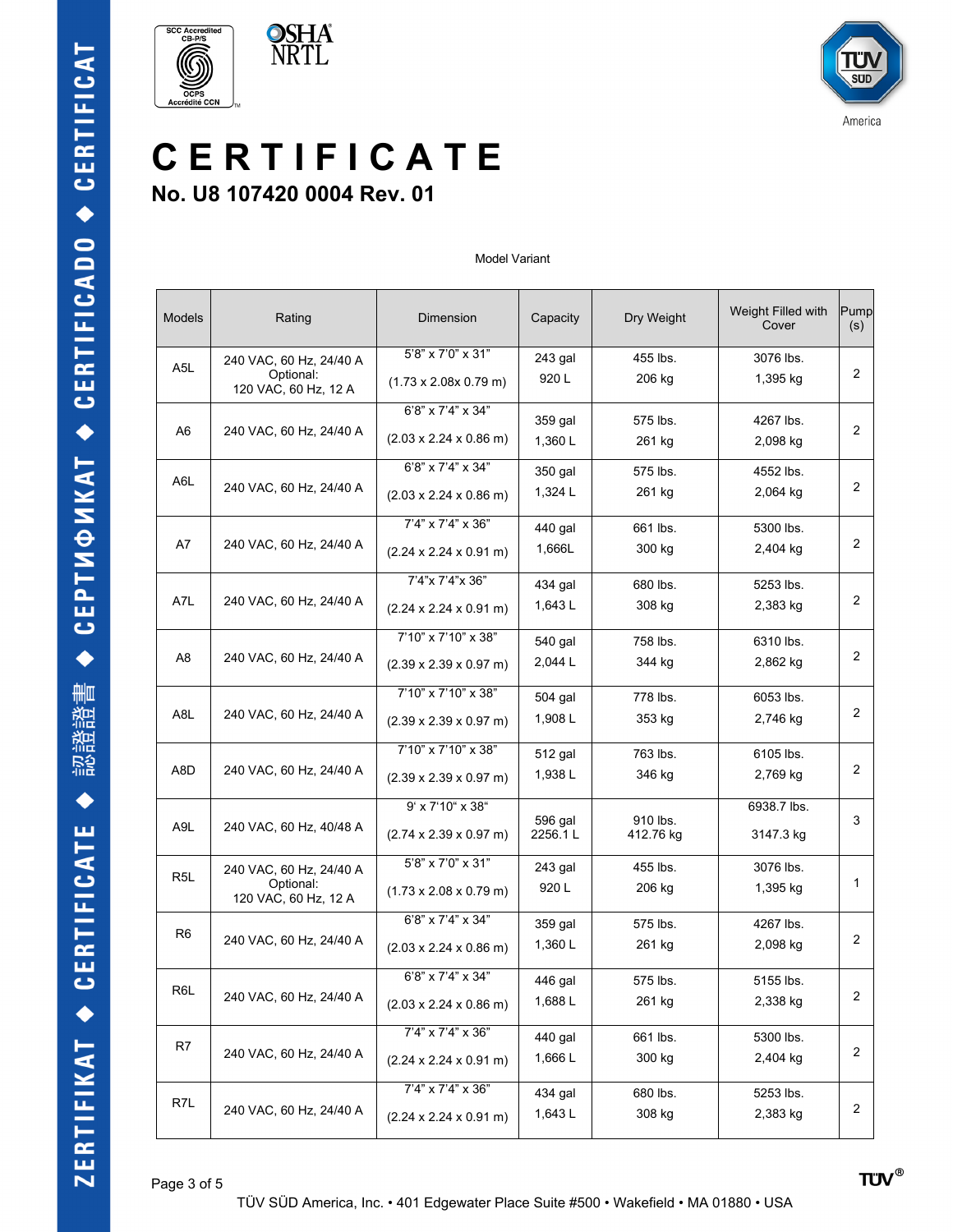







## **C E R T I F I C A T E No. U8 107420 0004 Rev. 01**

| <b>Models</b>    | Rating                                                                                     | Dimension                                                                      | Capacity           | Dry Weight                 | Weight Filled with<br>Cover       | Pump<br>(s)    |
|------------------|--------------------------------------------------------------------------------------------|--------------------------------------------------------------------------------|--------------------|----------------------------|-----------------------------------|----------------|
| R <sub>8</sub>   | 240 VAC, 60 Hz, 24/40 A                                                                    | 7'10" x 7'10" x 38"<br>$(2.39 \times 2.39 \times 0.97 \text{ m})$              | 540 gal<br>2,044 L | 758 lbs.<br>343.8 kg       | 6,310 lbs.<br>2,862 kg            | $\overline{2}$ |
| R8L              | 240 VAC, 60 Hz, 24/40 A                                                                    | 7'10" x 7'10" x 38"<br>$(2.39 \times 2.39 \times 0.97 \text{ m})$              | 504 gal<br>1,908L  | 778 lbs.<br>352.9 kg       | 6,053 lbs.<br>2,746 kg            | $\overline{2}$ |
| STIL5            | 240 VAC, 60 Hz, 24/40 A<br>Optional:<br>120 VAC, 60 Hz, 16 A                               | 82" x 66.5" x 30.75"<br>$(2.08 \times 1.68 \times 0.78 \text{ m})$             | 256 gal<br>969 L   | 475/468 lbs.<br>215/212 kg | 2,611/2,604 lbs<br>1,184/1,181 kg | $\mathbf{1}$   |
| STIL7            | 240 VAC, 60 Hz, 24/40 A                                                                    | 85" x 88" x 34"<br>$(2.15 \times 2.23 \times 0.86 \text{ m})$                  | 392 gal<br>1483 L  | 615 lbs.<br>279 kg         | 5053 lbs.<br>2,292 kg             | $\mathbf{1}$   |
| X <sub>5</sub> L | 240 VAC, 60 Hz, 24/40 A<br>Optional:<br>120 VAC, 60 Hz, 12 A<br>Or<br>120 VAC, 60 Hz, 16 A | 5'8" x 7'0" x 31"<br>$(1.73 \times 2.13 \times 0.79 \text{ m})$                | 243 gal<br>920L    | 455 lbs.<br>206.4 kg       | 3,076 lbs.<br>1,395 kg            | 1              |
| X6L              | 240 VAC, 60 Hz, 24/40 A                                                                    | 6'8" x 7'4" x 34"<br>$(2.03 \times 2.24 \times 0.86 \text{ m})$                | 314 gal<br>1,188L  | 575 lbs.<br>261 kg         | 4285 lbs.<br>1,942 kg             | 2              |
| X6R              | 240 VAC, 60 Hz, 24/40 A<br>Optional:<br>120 VAC, 60 Hz, 12 A<br>Or<br>120 VAC, 60 Hz, 16 A | 6'7" x Rnd. x 34"<br>$(2.01 \times$ Rnd. $\times$ 0.86 m)                      | 291 gal<br>1,101L  | 503 lbs.<br>228 kg         | 3,140 lbs.<br>1,424 kg            | 1              |
| X7               | 240 VAC, 60 Hz, 24/40 A                                                                    | 7'4" x 7'4" x 36"<br>$(2.24 \times 2.24 \times 0.91 \text{ m})$                | 395 gal<br>1,495L  | 661 lbs.<br>300 kg         | 4924 lbs.<br>2,233 kg             | 2              |
| X7L              | 240 VAC, 60 Hz, 24/40 A                                                                    | 7'4" x 7'4" x 36"<br>$(2.24 \times 2.24 \times 0.91 \text{ m})$                | 389 gal<br>1,472L  | 680 lbs.<br>308 kg         | 4877 lbs.<br>2,212 kg             | $\overline{2}$ |
| X <sub>8</sub>   | 240 VAC, 60 Hz, 24/40 A                                                                    | 7'10" x 7'10" x 38"<br>$(2.39 \times 2.39 \times 0.97 \text{ m})$              | 486 gal<br>1,839L  | 758 lbs.<br>344 kg         | 5860 lbs.<br>2,658 kg             | $\overline{2}$ |
| X8L              | 240 VAC, 60 Hz, 24/40 A                                                                    | 7'10" x 7'10" x 38"<br>$(2.39 \times 2.39 \times 0.97 \text{ m})$              | 450 gal<br>1,703L  | 778 lbs.<br>353 kg         | 5602 lbs.<br>2,541 kg             | 2              |
| Triton           | 240 VAC, 60 Hz, 24/40 A                                                                    | 7'7" x 7'7" x 38"<br>$(2.31 \times 2.31 \times 0.97 \text{ m})$                | 465 gal<br>1,760L  | 758 lbs.<br>344 kg         | 5860 lbs.<br>2,548 kg             | $\overline{2}$ |
| Poseidon         | 240 VAC, 60 Hz, 24/40 A                                                                    | 7'7" x 7'7" x 38"<br>$(2.31 \times 2.31 \times 0.97 \text{ m})$                | 454 gal<br>1,719L  | 778 lbs.<br>353 kg         | 5602 lbs.<br>2,541 kg             | $\overline{c}$ |
| Venus            | 240 VAC, 60 Hz, 24/40 A                                                                    | 6'8" x 7'4" x 36"<br>$(2.03 \times 2.24 \times 0.91 \text{ m})$                | 387 gal<br>1,465L  | 575 lbs.<br>261 kg         | 4625 lbs.<br>2,098 kg             | 2              |
| Aurora           | 240 VAC, 60 Hz, 24/40 A                                                                    | $6'8'' \times 7'4'' \times 36''$<br>$(2.03 \times 2.24 \times 0.91 \text{ m})$ | 379 gal<br>1,435L  | 575 lbs.<br>261 kg         | 4552 lbs.<br>2,064 kg             | $\overline{c}$ |

Page 4 of 5